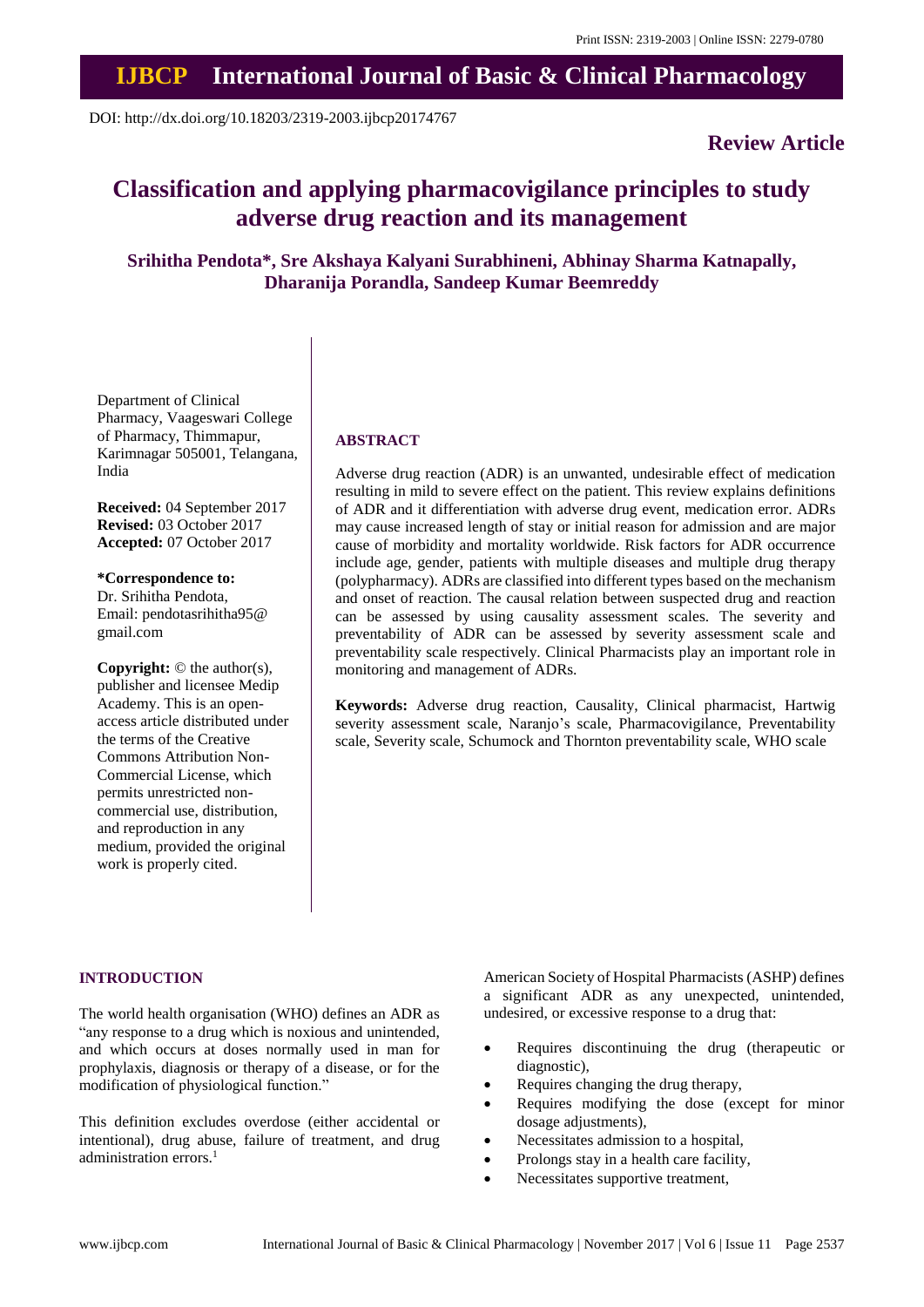- Significantly complicates diagnosis,
- Negatively affects prognosis, or results in temporary or permanent harm, disability or death.
- This definition includes allergic reaction and an idiosyncratic reaction. 2

#### *FDA (Food and Drug administration)*

FDA termed ADR or serious drug event as an event relating to drugs or devices, as one in which the patient outcome is death, life-threatening, hospitalization, disability, birth defects (congenital abnormalities), or required intervention to prevent permanent impairment or damage.<sup>3</sup>

#### *Adverse Drug Event (ADE)*

Any untoward occurrence that may present during treatment with a pharmaceutical product but that does not necessarily have a causal relation to the treatment (WHO). Injuries caused by medical interventions related to a drug. ADEs may result from medication errors or from ADRs in which there was no error. 4

#### *Medication error*

The United States National Coordinating Council for Medication Error Reporting and Prevention (US NCC MERP) defines a medication error as "any preventable event that may cause or lead to inappropriate medication use or patient harm while the medication is in the control of the health care professional, patient, or consumer. Such events may be related to professional practice, health care products, procedures, and systems, including prescribing, order communication, product labeling, packaging, and nomenclature, compounding, dispensing, distribution, administration, education, monitoring, and use".<sup>5</sup>

# **EPIDEMIOLOGY**

ADRS are alleged to be the 4th leading cause of death. 6 35% of hospitalized patients experience an ADR during their hospital stays. <sup>7</sup> The overall incidence of serious ADRs is 6.7% and of fatal ADRs is 0.32% in hospitalized patients, making these reactions between the fourth and sixth leading cause of death, respectively. 8

# *Risk factors*

Age of Patient: It is estimated that ADRs are dependent on age of the patient. Geriatric patients consume more medicines than other age groups due to co-morbidities and complexity of medical problems. ADRs may be as a result of drug-drug interactions, in geriatric patients due to the modification of metabolic enzymes. Elder patients are more prone to Type-A reactions than  $Type-B$ <sup>9-11</sup> In children, the incidence of ADRs is more in pediatrics age group than adult since metabolic enzymes are not fully developed. So, the accumulation of drug might be a causative factor for the development of ADRs. In addition,

the body fats are low, creating problematic situation for lipid soluble drugs.<sup>12,13</sup>

#### *Gender*

The biological differences of males and females affect the action of many drugs. The anatomical and physiological differences are body weight, body composition, gastrointestinal tract factors, liver metabolism, and renal function. Women are more susceptible to develop ADR, since women in comparison to men have lower body weight and organ size, more body fat, different gastric motility and lower glomerular filtration rate. These differences can affect the way the body deals with drugs by altering the pharmacokinetics and pharmacodynamics of the drugs including drug absorption, distribution, metabolism and elimination. A study of sex differences in ADRs to antiretroviral drugs indicates potential sex differences in the frequency and severity of ADRs to antiretroviral drugs. <sup>14</sup> Hepatic enzyme CYP3A4 is more active in females than males which lead to different effects on drug metabolism. 15

Hepatic and renal impairment patients: Patients with liver disorders, renal impairment is with an increased risk of developing ADRs due to alteration in pharmacokinetics i.e., drug metabolism and excretion respectively. Lower doses or reduced dosing frequency is often recommended. due to altered PKs in hepatic impaired patients. Drugs that can precipitate renal failure, gastrointestinal bleeding and encephalopathy should be identified and avoided.<sup>16</sup>

# *Drug dose and frequency*

Drug dosing affects the development of ADRs in many ways; e.g. some drugs need to be given in the morning and others in the evening, some at bedtime. Taking bisphosphonates at bed time may lead to esophagitis, the antiplatelet effect of aspirin when taken in the evening is more potent than in the morning.<sup>17</sup>

# *Drug characteristics*

Some drugs are highly toxic in nature and patients treated with these agents are at an increased risk of ADRs. Example: Patients treated with anticancer drugs are commonly prone to nausea and vomiting. <sup>18</sup> Drugs with narrow therapeutic index result in toxicity due to a slight increase in the serum drug concentration Example: digoxin, gentamicin.<sup>19</sup>

# *Polypharmacy*

Polypharmacy is defined according to the WHO criteria as the, "concurrent use of five or more different prescription medication". The amount of risk associated with multiple drug therapy increases with the increased number of drugs administered. Patients with multiple drug therapy are more prone to develop an ADR due to alteration of drug effect through an interaction mechanism, or by synergistic effect.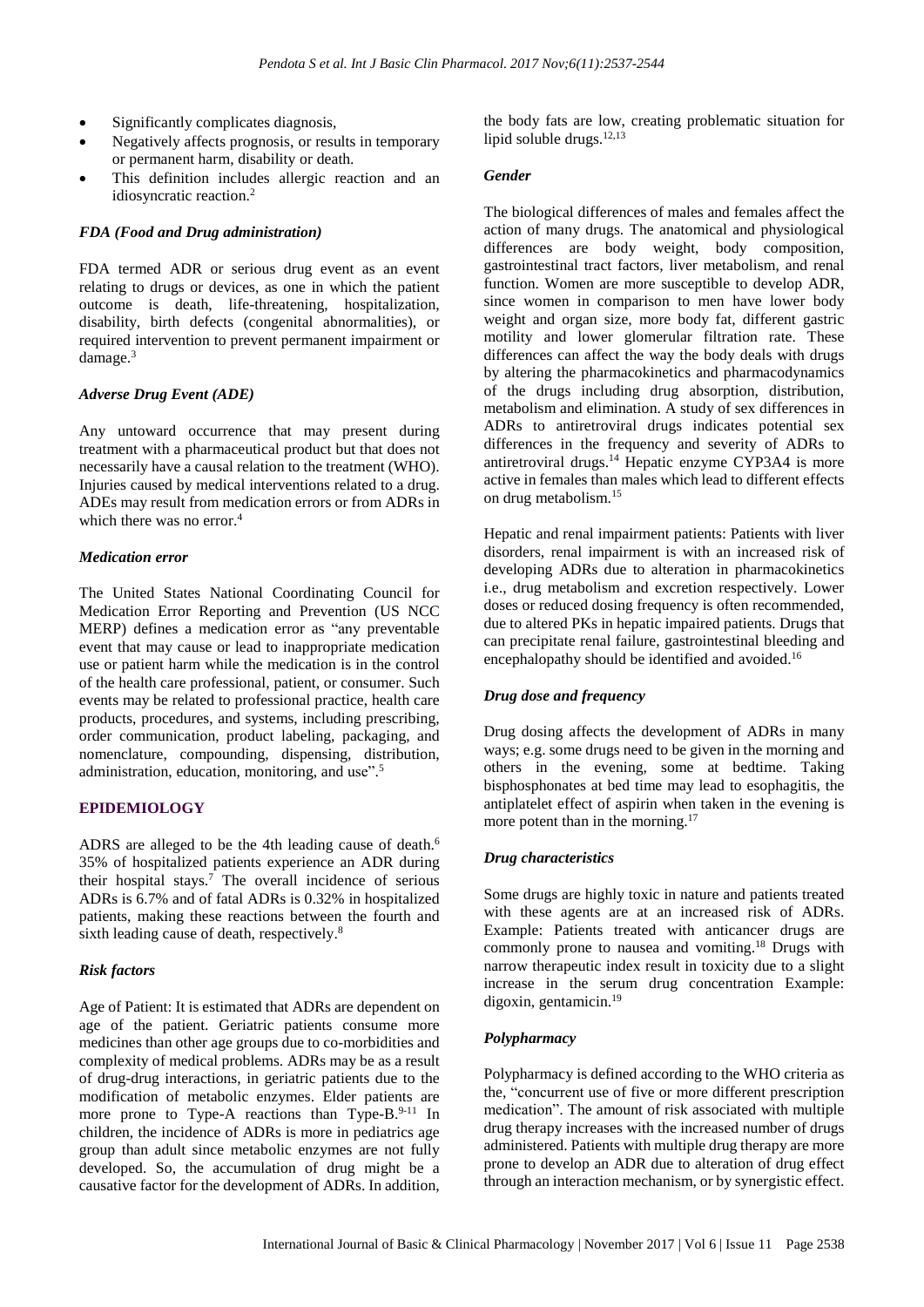The overall occurrence of ADRs due to polypharmacy was 70%. 20

# **CLASSIFICATION OF ADRs**

Rawlins and Thompson classified adverse drug reactions into two types. <sup>21</sup> They are:

# *Type A*

These reactions are dose dependent, predictable from the known pharmacology of the drug

#### *Type B*

These reactions are dose independent and are unpredictable.

Wills and Brown classified adverse drug reactions into nine different types. <sup>22</sup> They are:

### *Type A: Augmented reactions*

These reactions are dose related actions, which could have been predicted based on the mode of action and pharmacology of a drug or excipient. These reactions may improve partially or completely when the dose is reduced or offending drug is withdrawn. Example - bradycardia associated with β-blockers.

#### *Type B: Bugs reactions*

These reactions rely upon promoting the growth of certain microorganisms, since the direct and principal pharmacological action is on the bodies of microorganism rather than on the human body. These are pharmacologically predictable events. Example - Broad spectrum antibiotics causing oral thrush and over use of one agent stimulating the development of resistance among a specific species of microorganism rendering further use of the agent ineffective.

#### *Type C: Chemical reactions*

These reactions depend upon the chemical nature of a drug or excipient rather than pharmacological properties. These are not pharmacologically predictable, but may be seen based on the knowledge of physicochemical characteristics of the drug. The severity of a type C reaction is more related to offending substance than dose. Example - Gastrointestinal mucosa damage caused by local irritant action.

# *Type D: Delivery reactions*

These reactions do not depend upon the chemical or pharmacological properties of the constituents of the preparation, but occur because of the physical nature of the formulation and/or the method of administration. These

reactions are heterogeneous because when the methods of delivery vary the specific nature of the adverse reactions must also vary and if the method of delivery is changed, the adverse reaction will stop to occur. Example - Particles in injections causing thrombosis or blood vessel occlusion.

#### *Type E: Exit reactions*

These reactions are pharmacologically predictable and known as withdrawal reactions. It occurs after stopping the administration of the medicine or when the dose is suddenly reduced. The condition of the patient improves when the drug therapy is reintroduced. Example - Withdrawal seizure when anticonvulsants like Phenytoin is withdrawn.

# *Type F: Familial reaction*

These reactions occur only in susceptible individuals with genetically determined, inherited metabolic disorders. Some of the more common familial disorders include phenyl ketonuria, glucose 6-phosphate dehydrogenase deficiency (G6PD); esterase inhibitor deficiency, porphyria and sickle cell anaemia. Example - hemolytic anemia with primaquine in G6PD deficient individuals.

# *Type G: Genotoxicity reactions*

These reactions can cause irreversible genetic damage. A number of drugs can produce genetic damage in humans, some are potentially carcinogenic or genotoxic. Example teratogenic agent like thalidomide causes genetic damage to the developing fetus.

#### *Type H: Hypersensitivity reactions*

They are not pharmacologically predictable, and neither are they dose related (although very small doses can sometimes be used for desensitization) caused by allergy or hypersensitivity. These involve activation of an immune response. Accordingly, reducing the dose does not usually lead to amelioration of symptoms; the drug must be stopped. Factors associated with an increased risk for hypersensitivity drug reactions include use of beta blockers or asthma, systemic lupus erythematosus.<sup>23,24</sup> Example - hypersensitivity mediated blood dyscrasias.

# *Type U: Unclassified reactions*

This includes reactions in which the mechanism is unclear. This may necessitate the introduction of new adverse reaction categories in the future. Examples - nausea and vomiting after a gaseous general anesthetic.

#### *Classification of ADR based on its severity: 25*

The severity of ADR can be categorized into 4 which are mild, moderate, severe and lethal.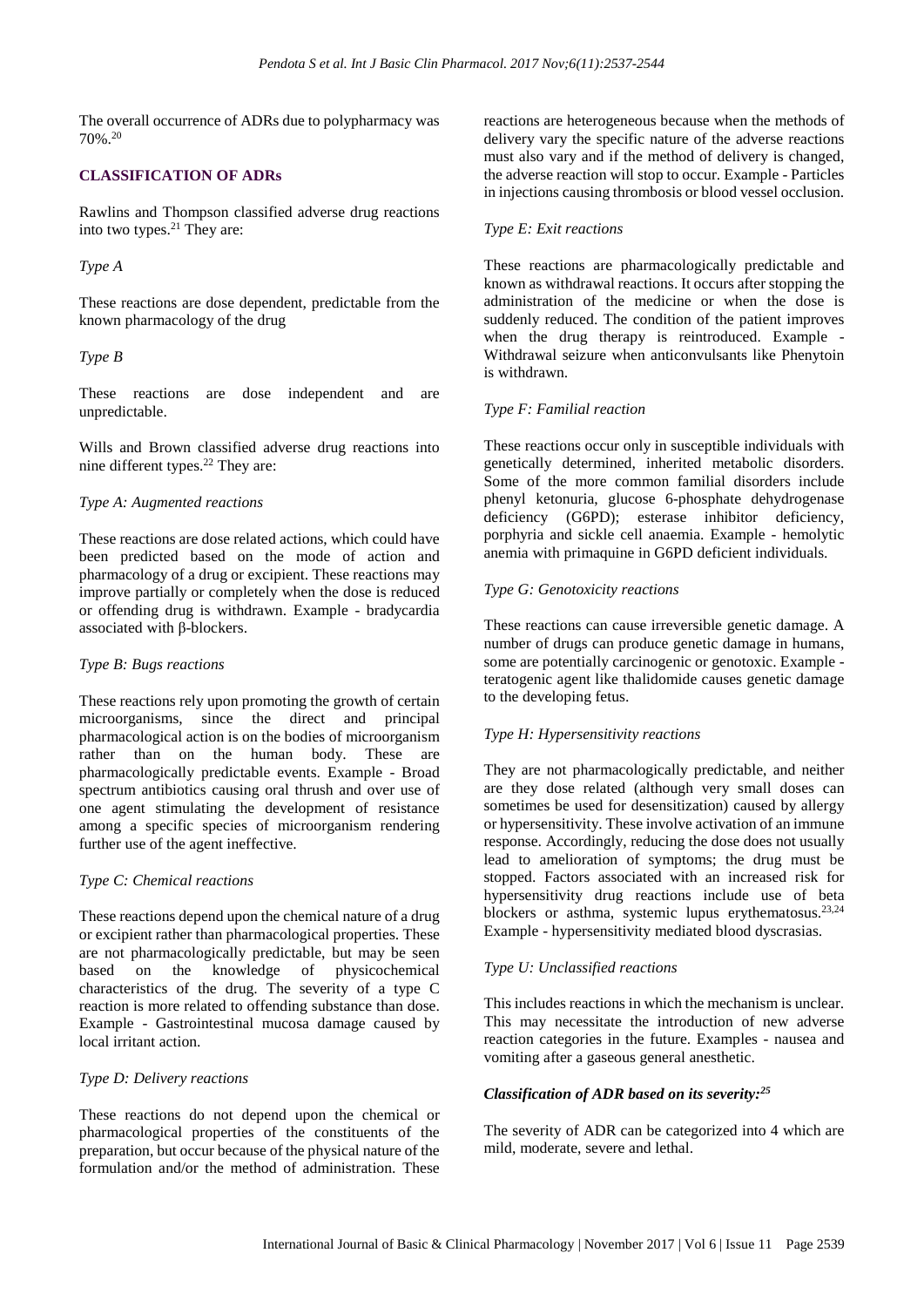- 1. Mild adverse reactions are those in which no antidote or treatment is required and also hospitalization is not required. Example - constipation caused by opioids.
- 2. Moderate adverse reaction requires treatment where doses may be modified, but there is no necessity for the therapy to be discontinued. Also, hospitalization may be prolonged for the patient with moderate adverse reaction. Example - Venous thrombosis

caused by hormonal contraceptive falls under this category.

- 3. Severe adverse drug reaction, is potentially life threatening. It is recommended to discontinue the drug therapy and special treatment is required. Example- angioedema caused by enalapril.
- 4. Lethal adverse drug reaction that may bring about death either directly or indirectly. Example-Hemorrhage due to anticoagulants.

### **Table 1: Naranjo's causality assessment scale.**

| <b>Questions</b>                                                                                                 | Yes  | N <sub>0</sub> | Don't know |
|------------------------------------------------------------------------------------------------------------------|------|----------------|------------|
| 1. Are there previous conclusive reports on this reaction?                                                       | $+1$ | $\Omega$       | $\Omega$   |
| 2. Did the adverse event appear after the suspected drug was administered?                                       | $+2$ | $-1$           | $\theta$   |
| 3. Did the adverse reaction improve when the drug was discontinued or a specific<br>antagonist was administered? | $+1$ | $\Omega$       | $\Omega$   |
| 4. Did the adverse event reappear when the drug was re-administered?                                             | $+2$ | $-2$           | - 0        |
| 5. Are there alternative causes (other than the drug) that could on their own have caused<br>the reaction?       | $-1$ | $+2$           | $\bigcirc$ |
| 6. Did the reaction reappear when a placebo was given?                                                           | $-1$ | $+1$           | $\Omega$   |
| 7. Was the drug detected in blood (or other fluids) in concentrations known to be toxic?                         | $+1$ | $\Omega$       | $\Omega$   |
| 8. Was the reaction more severe when the dose was increased or less severe when the dose<br>was decreased?       | $+1$ | $\Omega$       | $\theta$   |
| 9. Did the patient have a similar reaction to the same or similar drugs in any previous<br>exposure?             | $+1$ | $\Omega$       | $\Omega$   |
| 10. Was the adverse event confirmed by any objective evidence?                                                   | $+1$ | 0              | $\Omega$   |

#### **Table 2: Interpretation of scores.**

| Score                            | <b>Causality</b> | <b>Interpretation of Scores</b>                                                                                                                                                                                                                                                                                    |
|----------------------------------|------------------|--------------------------------------------------------------------------------------------------------------------------------------------------------------------------------------------------------------------------------------------------------------------------------------------------------------------|
| <b>Total Score</b><br>>9         | Definite         | The reaction (1) followed a reasonable temporal sequence after a drug or in which a<br>toxic drug level had been established in body fluids or tissues, (2) followed a recognized<br>response to the suspected drug, and (3) was confirmed by improvement on withdrawing<br>the drug and reappeared on reexposure. |
| <b>Total Score</b><br>$5$ to $8$ | Probable         | The reaction (1) followed a reasonable temporal sequence after a drug, (2) followed a<br>recognized response to the suspected drug, (3) was confirmed by withdrawal but not by<br>exposure to the drug, and (4) could not be reasonably explained by the known<br>characteristics of the patient's clinical state. |
| <b>Total Score</b><br>$1$ to $4$ | Possible         | The reaction $(1)$ followed a temporal sequence after a drug, $(2)$ possibly followed a<br>recognized pattern to the suspected drug, and (3) could be explained by characteristics of<br>the patient's disease.                                                                                                    |
| Total Score $\leq 0$             | Doubtful         | The reaction was likely related to factors other than a drug.                                                                                                                                                                                                                                                      |

# **CAUSALITY ASSESSMENT**

Causality is the extent of relationship between a suspected reaction and a suspected drug. Different scales used for assessing causality are Naranjo's scale, and WHO UMC scale. 26,27

#### *Naranjo's causality assessment scale*

Table 1 and 2 represents Naranjo's scale and interpretation of scores.

# *WHO-UMC causality assessment scale*

WHO (World Health Organisation) designed a causality scale by collaborating with Uppsala monitoring centre. They divided the scale into different categories based on assessment criteria. Table 3 explains the scale:

#### *Severity assessment scale*

The severity of ADRs is assessed by using the Hartwig scale. The scale includes different levels each of which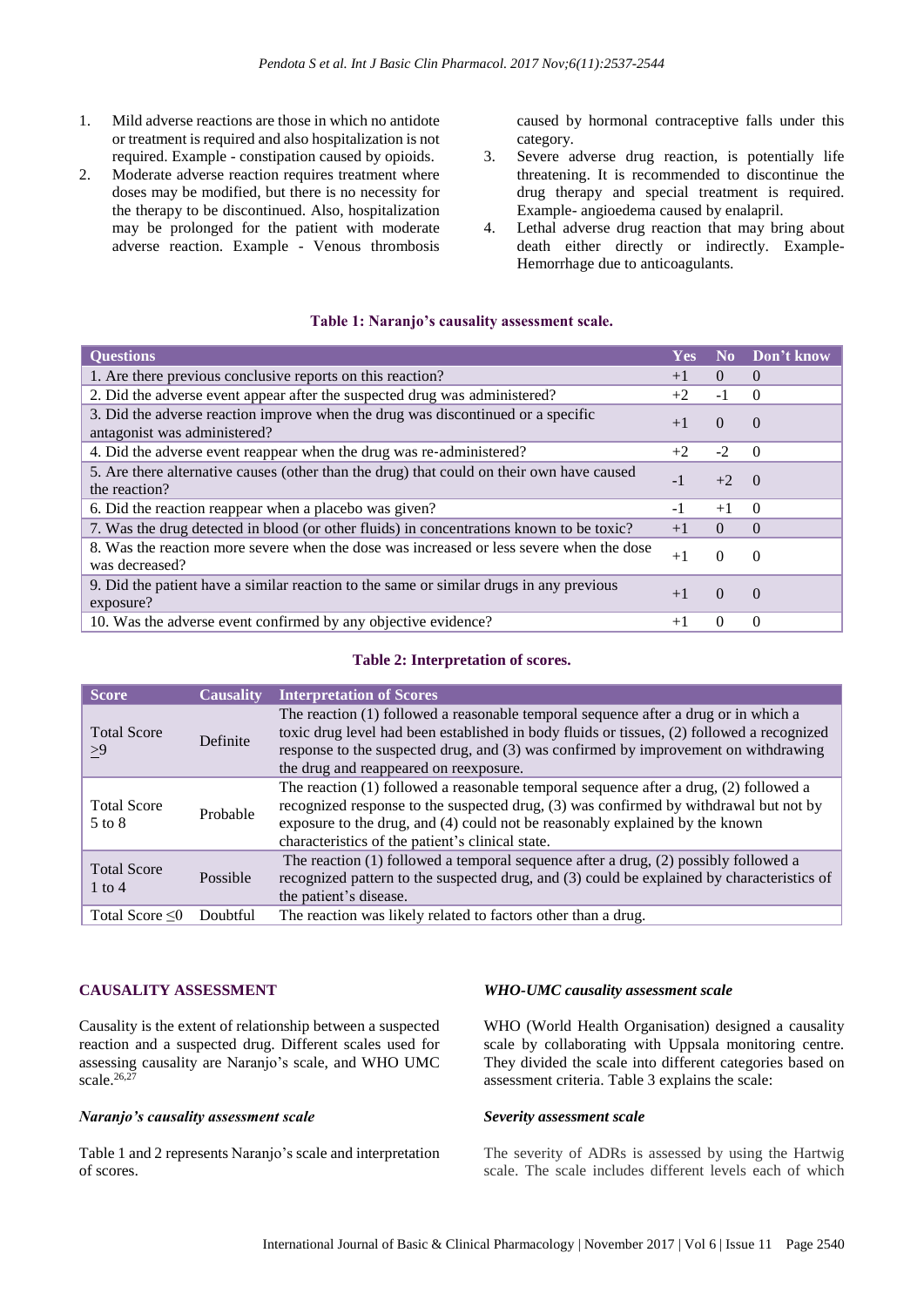explains the severity of reaction. The ADR reaction is categorized into mild, moderate or severe.<sup>28</sup>

### **Table 3: WHO-UMC causality assessment scale.**

| <b>Causality</b><br>term       | <b>Assessment criteria</b>                                                                                                                                                                                                                                                                                                                                                                                                                             |
|--------------------------------|--------------------------------------------------------------------------------------------------------------------------------------------------------------------------------------------------------------------------------------------------------------------------------------------------------------------------------------------------------------------------------------------------------------------------------------------------------|
| Certain                        | • Event or laboratory test<br>abnormality, with plausible time<br>relationship to drug intake<br>• Cannot be explained by disease or<br>other drugs<br>· Response to withdrawal plausible<br>(pharmacologically, pathologically)<br>· Event definitive pharmacologically<br>or phenomenologically (i.e. an<br>objective and specific medical<br>disorder or a recognised<br>pharmacological phenomenon)<br>· Rechallenge satisfactory, if<br>necessary |
| Probable /<br>Likely           | • Event or laboratory test<br>abnormality, with reasonable time<br>relationship to drug intake<br>• Unlikely to be attributed to disease<br>or other drugs<br>• Response to withdrawal clinically<br>reasonable<br>• Rechallenge not required                                                                                                                                                                                                          |
| Possible                       | • Event or laboratory test<br>abnormality, with reasonable time<br>relationship to drug intake<br>• Could also be explained by disease<br>or other drugs<br>· Information on drug withdrawal<br>may be lacking or unclear                                                                                                                                                                                                                              |
| Unlikely                       | • Event or laboratory test<br>abnormality, with a time to drug<br>intake that makes a relationship<br>improbable (but not impossible)<br>· Disease or other drugs provide<br>plausible explanations                                                                                                                                                                                                                                                    |
| Conditional /<br>Unclassified  | · Event or laboratory test abnormality<br>· More data for proper assessment<br>needed, or<br>· Additional data under examination                                                                                                                                                                                                                                                                                                                       |
| Unassessable<br>Unclassifiable | • Report suggesting an adverse<br>reaction<br>· Cannot be judged because<br>information is insufficient or<br>contradictory<br>• Data cannot be supplemented or<br>verified                                                                                                                                                                                                                                                                            |

#### *Preventability scale*

Schumock and Thornton preventability scale: This scale determines whether the ADR is whether definitely preventable, probably preventable or not preventable.

#### **Table 4: Hartwig severity assessment scale.**

| Level 1 | An ADR occurred but required no change<br>in treatment with the suspected drug                                                                                                                                 |
|---------|----------------------------------------------------------------------------------------------------------------------------------------------------------------------------------------------------------------|
| Level 2 | The ADR required that treatment with the<br>suspected drug be held, discontinued, or<br>otherwise changed. No antidote or other<br>treatment requirement was required. No<br>increase in length of stay (LOS). |
| Level 3 | The ADR required that treatment with the<br>suspected drug be held, discontinued, or<br>otherwise changed. AND/OR an Antidote or<br>other treatment was required. No increase in<br>length of stay (LOS).      |
| Level 4 | Any level 3 ADR which increases length of<br>stay by at least 1 day or The ADR was the<br>reason for the admission.                                                                                            |
| Level 5 | Any level 4 ADR which requires intensive<br>medical care.                                                                                                                                                      |
| Level 6 | The adverse reaction caused permanent<br>harm to the patient.                                                                                                                                                  |
| Level 7 | The adverse reaction either directly or<br>indirectly led to the death of the patient.                                                                                                                         |

### **Table 5: Schumock and Thornton preventability scale.**

# **MONITORING OF ADRs**

The discovery of an adverse drug effect is a step-wise process consisting of following different steps:

- Hypothesis generation
- Hypothesis strengthening and preliminary assessment of the available data
- Signal testing, evaluation and explanation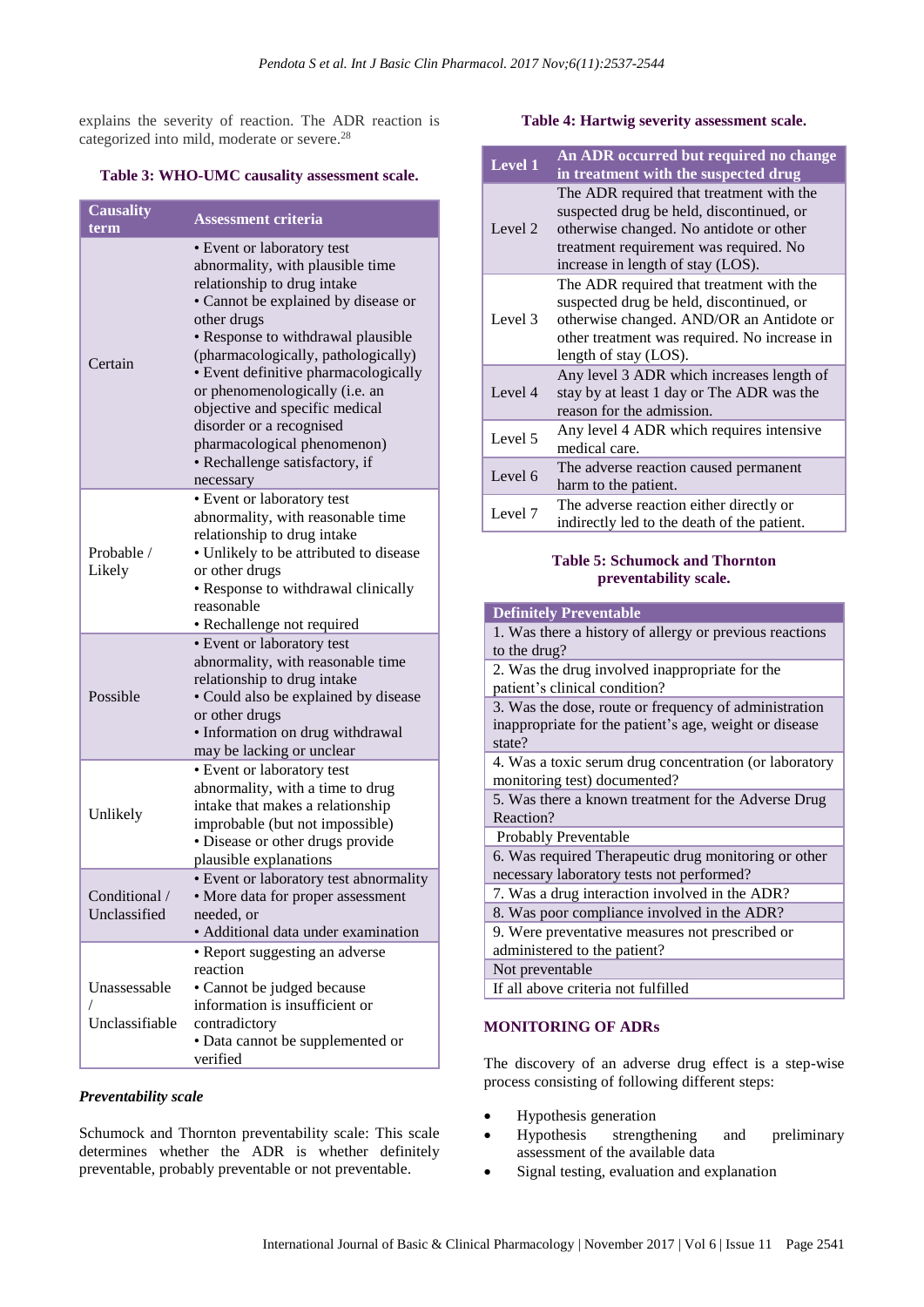A signal is broadly defined as a set of data constituting a hypothesis that is relevant to the rational and safe use of drugs in humans. Such data are usually clinical pharmacological, pathological or epidemiological in nature. Signals in pharmacovigilance are usually derived from observations in individual patients or from experimental studies and have a qualitative and a quantitative dimension sources of signals.

- Observations in patients (qualitative signals)
	- Spontaneous monitoring
	- Anecdotal literature reporting
	- Intensive hospital monitoring
	- Prescription event monitoring
	- Follow-up studies
	- Monitored release programmes
- Observations in populations (quantitative signals)
	- Large data sources on morbidity and drug use
	- Case-control studies
	- Case-control surveillance
	- Follow-up studies
	- Prescription event monitoring
	- Intensive hospital monitoring

• Large spontaneous reporting systems (eg : WHO, FDA)

- Experimental findings
	- Clinical trials
	- In vitro experiments
	- Animal toxicology<sup>29</sup>

# *Management of ADRs*

ADR reaction can be determined by the scales. By the reaction type determined managing can be done in different manners.

- Discontinuation of the offending drug if the reaction is severe
- Addition of an alternate drug; replace the offending drug with another
- Continuing the same treatment and treat symptoms of reaction if necessary
- Reducing dose
- Discontinuation non-essential medications
- 6. Administer appropriate treatment

# *Role of pharmacist in the management of ADRs*

- Monitoring the patients who are at greater risk of developing ADRs
- Monitoring the patients who are prescribed with drugs highly susceptible to cause ADRs
- Assessing and documenting the patients previous allergic status
- Assessing the patients drug therapy for its appropriateness
- Assessing possible drug interactions for patients on multiple therapies
- Assisting health care professionals in detection and assessment of ADRs
- Encouraging health care professionals in reporting ADRs
- Documentation of suspected reported reactions for future reference
- Follow-up of patients to assess the outcome of the reaction and management
- Obtaining feedback about the reported reaction
- Educating health care professionals about the importance of reporting of an ADR
- Educating patients
- Creating awareness about ADRs amongst health care professionals, patients and public
- Preparation and utilization of promotional materials
- Communication with other health care professionals such as nurses and community pharmacists
- Presentation of reports in meetings and conference
- Conducting workshops, conferences, seminars on ADRs for health care professionals
- Dissemination of signals generated through publication of reports in bulletins or journals.<sup>30</sup>

# *Reporting of ADRs*

Reporting of an ADR is an important step. ADR reporting brings awareness in health care professionals, to the pharmaceutical companies, to the researchers about post marketing surveillance, to the drug users (patients), students etc.

Components of an ADR Report:

- Product name and manufacturer
- Patient demographics: age, gender
- Description of adverse event and outcome
- Date of onset of reaction occurred
- Seriousness of the reaction: Death, Life threatening, Hospitalization-initial or prolonged, Disability, Congenital anomaly, required intervention to prevent permanent impairment / damage, Others
- Drug start and stop dates/times
- Dose, frequency, and route of administration
- Relevant lab test results or other objective evidence
- De-challenge and re-challenge information
- Confounding variables

Different forms of ADR reporting include:

The standard reporting form is different for different countries, for India the standard form is CDSCO form:

• Central Drugs standard for control of organization (CDSCO) ADR reporting form in India.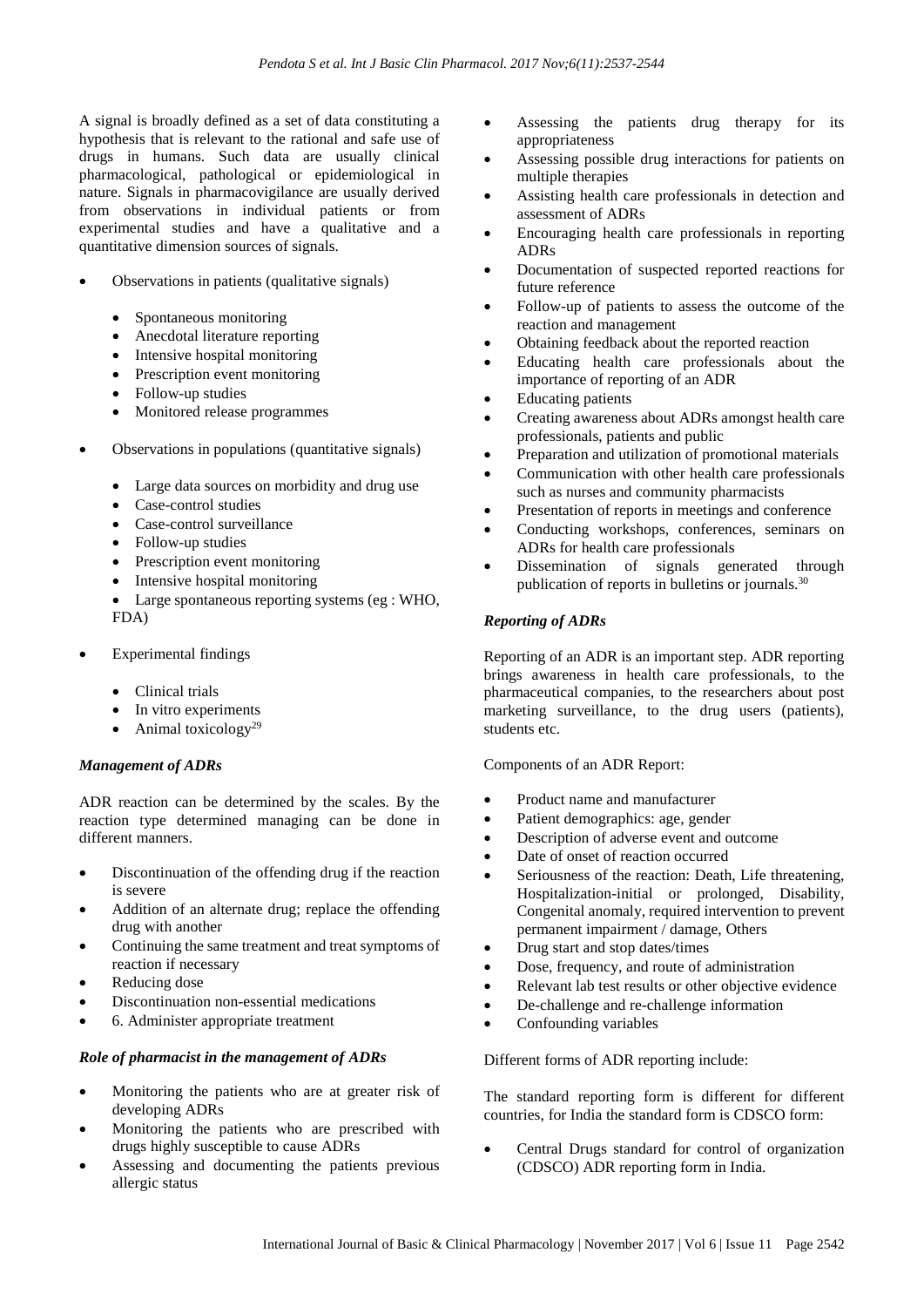- Yellow card reporting form for UK by Medicines and Healthcare products Regulatory Agency (MHRA).
- MedWatch form is an ADR reporting form for US by food and drug administration (FDA).
- Blue Card ADR reporting form for Australia by therapeutic goods administration (TGA).

# **CONCLUSION**

ADR is one of the primary cause leading to morbidity and mortality in the world. Health care professionals particularly in India must be aware of differentiating an ADR with the disease. ADR reporting should be made aware to everyone by conducting seminars and workshops. Active participation of clinical pharmacists and other health care professionals in reporting ADRs decreases the occurrence and brings an ease in management.

*Funding: No funding sources Conflict of interest: None declared Ethical approval: Not required*

# **REFERENCES**

- 1. Parthasarathi G, Sten O. Adverse drug reactions in: Parthasarathi G, Karin Nyfort-Hansen, Milap C Nahata, editors. A Textbook of Clinical Pharmacy Practice: Essential concepts and skills, published by Orient Longman Private Limited, Inc; 2004:84-102.
- 2. American Society of Hospital Pharmacists. ASHP assistance bulletin on hospital drug distribution and control. Am J Hosp Pharm. 1980;37:1097-103.
- 3. Kessler DA. Introducing Med Watch, using FDA for 3500. A New Approach to Reporting Medication and Device Adverse Effects and Product problems. JAMA.1993;269:2765-68.
- 4. Bates DW, Boyle DL, Vander Vliet MB. Relationship between medication errors and adverse drug events. J Gen Intern Med. 1995;10:199-205.
- 5. National Coordinating Council for Medication Error Reporting and Prevention. What is a medication error? New York, NY: National Coordinating Council for Medication Error Reporting and Prevention; 2015. Available at: http://www.nccmerp.org/aboutmedication-errors, accessed 19 September 2016).
- 6. BA B. Development and regulation of drugs. In: Katzung BG. Ed. Basic and clinical pharmacology. 10<sup>th</sup> Ed. lange Medical Books/ McGraw-Hill, New York; 2007.
- 7. Murphy BM, Frigo LC. Development, implementation, and results of a successful multidisciplinary adverse drug reaction reporting program in a university teaching hospital. Hosp Pharm. 1993;28:1199-204,240.
- 8. Lazarou J, Pomeranz BH, Corey PN. Incidence of adverse drug reactions in hospitalized patients-a metaanalysis of prospective studies. JAMA. 1998;279:1200-5.
- 9. Barry PJ, Gallagher P, Ryan C. Inappropriate prescribing in geriatric patients. Curr Psychiatry Rep. 2008;10(1):37-43.
- 10. Bowman L, Carlstedt BC, Hancock EF, Black CD. Adverse drug reaction (ADR) occurrence and evaluation in elderly inpatients. Pharmacoepidemiol Drug Saf. 1996;5(1):9-18.
- 11. Leach S, Roy SS. Adverse drug reactions: an investigation on an acute geriatric ward. Age Ageing. 1986;15(4):241-6.
- 12. Alomar MJ. Factors affecting the development of adverse drug reactions (Review article). Saudi Pharm J 2013;22(2):83-94.
- 13. Ibáñez L, López-Bermejo A, Díaz M, Marcos MV, Casano P, de Zegher F. Abdominal fat partitioning and highmolecular-weight adiponectin in short children born small for gestational age. J Clin Endocrinol Metab. 2009;94(3):1049-52.
- 14. Ofotokun I, Pomeroy C. Sex differences in adverse reactions to antiretroviral drugs. Top. HIV Med. 2003;11(2):55-9.
- 15. El-Eraky H, Thomas SHL. Effects of sex on the pharmacokinetic and pharmacodynamic properties of quinidine. Br. J. Clin. Pharmacol. 2003;56:198-204.
- 16. Lewis JH, Stine JG. Review article. Review article: prescribing medications in patients with cirrhosis. Aliment Pharmacol Ther. 2013;37:1132-56.
- 17. Hermida RC, Ayala DE, Calvo C, Lo´pez JE. Aspirin administered at bedtime, but not on awakening has an effect on ambulatory blood pressure in hypertensive patients. J. Am. Coll. Cardiol. 2005;46(6):975-83.
- 18. Warr DG. Chemotherapy- and cancer-related nausea and vomiting. Current oncology. 2008;15(1):S4-9.
- 19. Blix HS, Viktil KK, Moger TA, Reikvam A. Drugs with narrow therapeutic index as indicators in the risk management of hospitalised patients. Pharmacy practice. 2010;8(1):50-5.
- 20. Ahmed B, Nanji K, Mujeeb R, Patel MJ. Effects of polypharmacy on adverse drug reactions among geriatric outpatients at a tertiary care hospital in Karachi: a prospective cohort study. PloS one. 2014 Nov 17;9(11):e112133.
- 21. Rawlins MD, Thompson JW. Pathogenesis of adverse drug reactions. In: Davies DM, ed. Textbook of adverse drug reactions. Oxford: Oxford University Press; 1977:10.
- 22. Arulmani R, Rajendran SD, Suresh B. Adverse drug reaction monitoring in a secondary care hospital in South India. British J of Clin Pha. 2007;65(2):210-16.
- 23. Lang DM, Alpern MB, Visintainer PF, Smith ST. Increased risk for anaphylactoid reaction from contrast media in patients on beta‐adrenergic blockers or with asthma. Ann Intern Med. 1991;115:270-6.
- 24. Petri M, Allbritton J. Antibiotic allergy in systemic lupus erythematosus: a case‐control study. J Rheumatol. 1992;19:265‐9.
- 25. Gholami K, Gloria S. Factors Associated with Preventability, Predictability, and Severity of Adverse Drug Reactions. Annals of Pharmacotherapy. 1999;33(2):236-40.